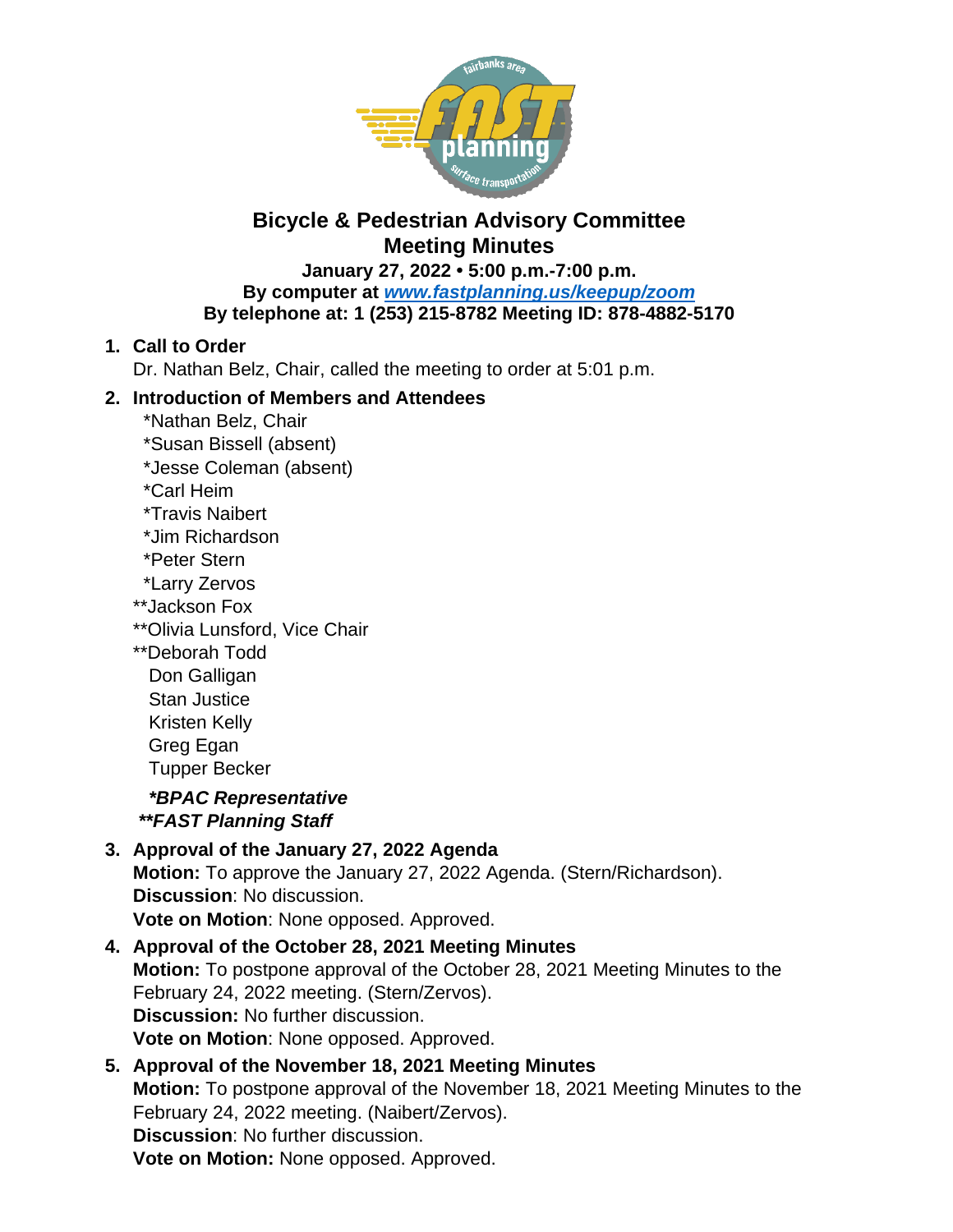## **6. Staff /Working Group/Chair Reports**

Mr. Fox provided the following updates:

- Ms. Lunsford completed updates to the 2022 Bikeways Map and the map was sent to the printer. The maps will be distributed when they are received.
- Two new committee members were added to the Technical Committee: RJ Stump of the Fairbanks International Airport and Lt. Mike Roberts of the Alaska State Troopers. Susan Bissell was also added to the Bicycle/Pedestrian Advisory Committee to replace John Stowman who termed out.
- The Project Enhancement Committee recommended nomination of the Downtown Parking Garage Wayfinding Signs as a new project for the FAST Improvement Program. The funding for this project will be postponed until the outcome is known for the City's proposed sale of the parking garage.
- 7. **Public Comment Period: Stan Justice** provided recent pictures of the gray electrical box that was moved from the front to the back side of Skarland Trail on Yankovich Road. Mr. Justice showed a picture where snow was pushed over the trail, and he raked it smooth. Mr. Justice commented that at the intersection of Fairway Drive and Yankovich Road, the path was completely covered by the snowplow. Mr. Justice showed another area where two streetlights were notched out by plows, but people still had access to the path. Mr. Justice stated that there were a few driveways along the path that had been notched out to provide access to Ballaine Road which made more berms to deal with. Mr. Justice showed a picture of the second place they crossed at Fairway Drive where the old yield sign and "no motor vehicles" sign was located. Mr. Justice commented that he was tired of the DOT pushing snow on the paths instead of taking it to the snow dump and it seemed like they could do better.

Mr. Zervos asked Mr. Justice who used the path.

Mr. Justice stated that the path had a lot of traffic and people used the path to commute to UAF.

## **8. Old Business**

- **a. Prioritization of Non-Motorized Projects**
	- *Work session on project scoring criteria to be used to prioritize short-term project lists in Non-Motorized Plan and sidewalk/path nominations to FAST Planning Improvement Program*

Mr. Fox showed the list of project nominations to the FAST Improvement Program and Non-Motorized Plan that needed to be prioritized. Mr. Fox stated that scoring criteria needed to be reviewed and discussed. Mr. Fox stated that after discussion, BPAC members could identify criteria they thought was relevant and if any criteria needed to be added. A deadline of February 18, 2022 was set for the BPAC to email their criteria to Mr. Fox to compile.

## **b. Right Turn Lane Design Consideration at Crosswalk Locations**

 *Selection of a week for working group to meet to discuss and draft a letter presenting design options to improve safety for bicyclists and pedestrians* Mr. Fox explained that a work group was formed to draft a letter presenting design options to improve safety for bicyclists and pedestrians at crosswalk locations, but they had not met yet. Mr. Fox will send a Doodle Poll to select a meeting date for the work group.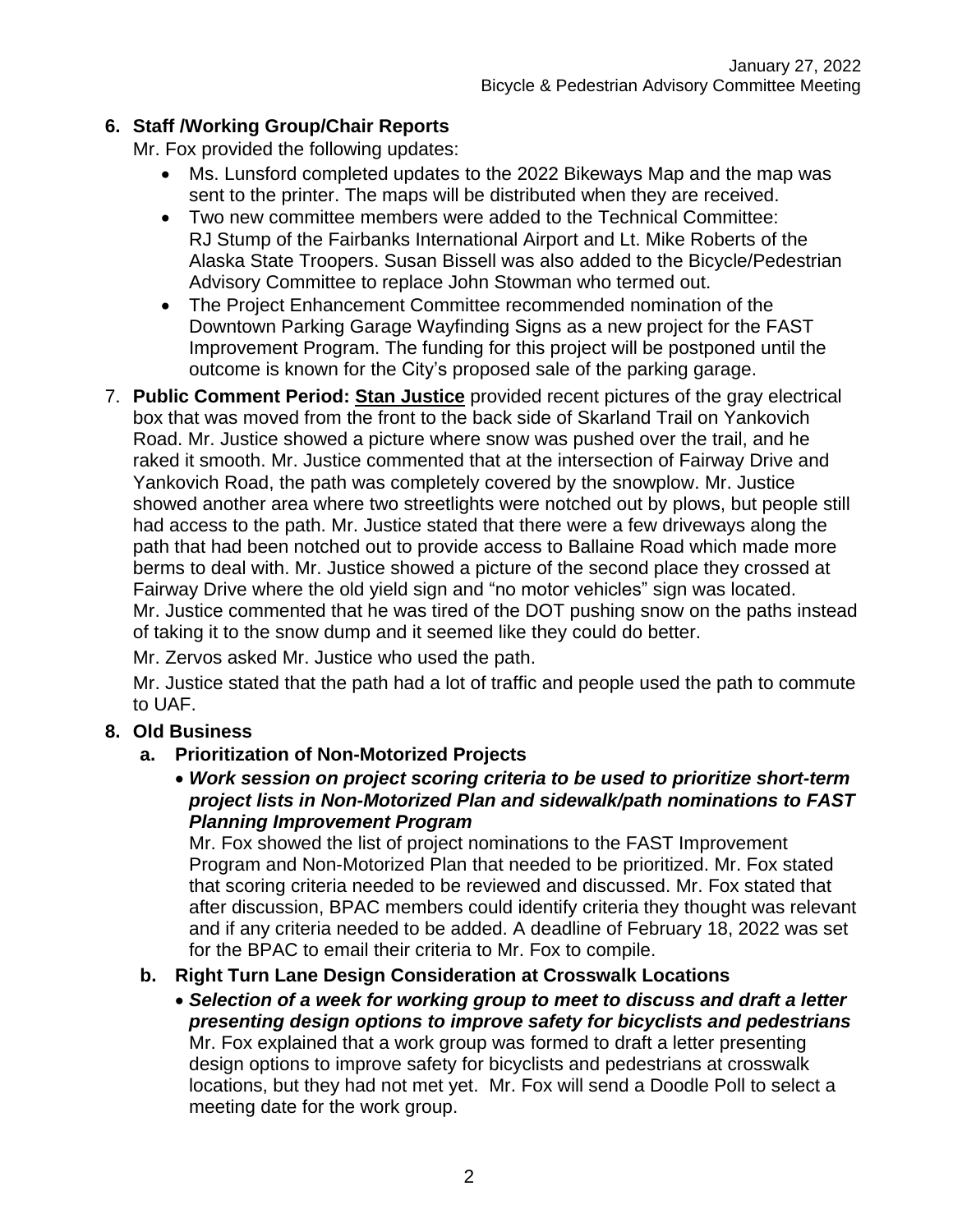### **9. New Business**

## **a. Election of Chair and Vice Chair (Action Item)**

Mr. Fox explained that annually a Chair and Vice Chair were selected for BPAC. Mr. Fox explained that if FAST Planning staff were selected for the Chair and Vice Chair positions they would not be able to vote. If BPAC members are elected they were not allowed to make motions unless they passed the gavel but were allowed to vote on motions.

**Public Comment**: No public comment.

**Motion**: To nominate Nathan Belz as Chair and Olivia Lunsford as Vice Chair. (Richardson).

**Discussion**: No further discussion.

**Vote on Motion**: None opposed. Approved.

**b. Road Shoulders vs Dedicated Bike Lanes, Paths, & Other Cycling Facilities** Mr. Fox reminded everyone about an email discussion regarding the 4-ft. shoulders on the Old Steese Highway Reconstruction Project that was currently in design. Mr. Fox explained that the discussion was about whether the shoulders should be considered bicycle facilities.

Mr. Naibert commented that he did not see how a shoulder in an urban part of town was a safe or inviting place to put a bicyclist. Mr. Naibert commented that as an experienced bicyclist, he could not imagine an inexperienced bike rider using the shoulder on the Old Steese Highway.

Mr. Stern stated that he was not sure the lane widths in some areas allowed for dedicated bike lanes.

Mr. Richardson commented that it was a complicated issue.

Mr. Heim explained that the problem on the Old Steese was if you put an 8 ft. sidewalk there, it was tough to find a place to put snow, and a 10-ft. shoulder would require expensive right-of-way acquisition. Mr. Heim added that similar to College Road, if there was no place to put the snow, it ended up on the sidewalks.

Dr. Belz commented that he had no problem with them saying that a shoulder could be used for bikes, but he did not think they should have it as a dedicated as a bike path.

Mr. Becker commented that some of the ground in North Pole was really bad and some of the past bike paths were not built for longevity, so he hoped the path they put on the Old Steese was not put in without this consideration.

Mr. Naibert wondered why they needed to have a symmetrical roadbed, and whether they could have a bike path on one side and a smaller walking path on the other side. Mr. Naibert commented that they might want to have it as an action item at the next meeting.

Dr. Belz recommended it be on the next Agenda as Old Business. Dr. Belz added that the BPAC could then form a subcommittee to draft alternative design options for the Old Steese and decide whether they wanted to make it an action item.

Mr. Fox explained that the project was slated for construction in 2023 and did not know if DOT would be open to new input on the project since they already held numerous public meetings about it.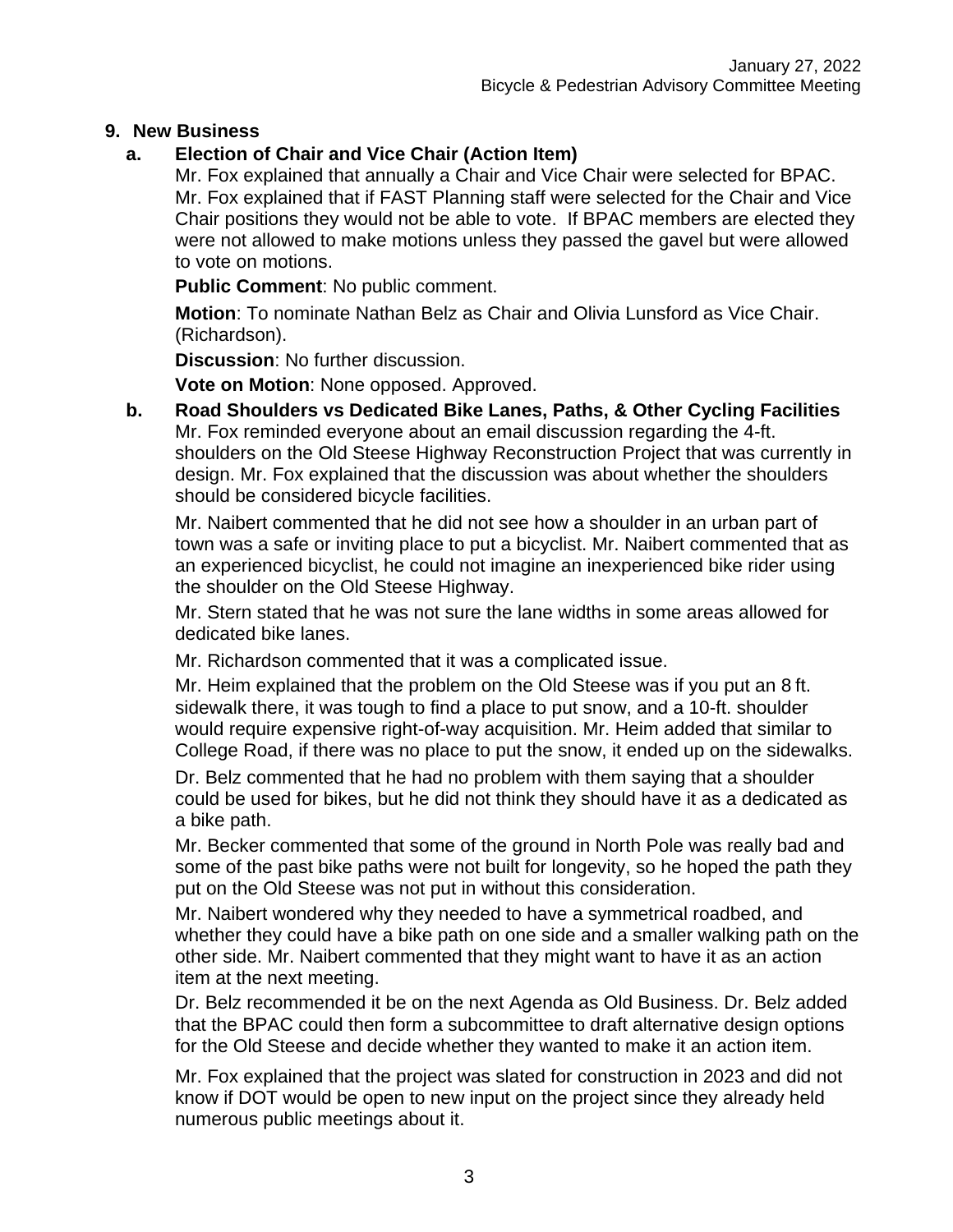Mr. Heim explained there were 4-ft. shoulders, 7-ft. sidewalk with curb and gutter on the project. Mr. Heim noted that the project was in the final design phase so it would be difficult to decide which side of the road they would make wider.

Dr. Belz commented that he did not think novice cyclers would use that shoulder.

Mr. Galligan commented that the project had already received Local Planning Authority approval from the Borough and if a different configuration was approved, it would have to go back to the Borough for approval.

Mr. Naibert asked Mr. Heim what the point of the open houses and public comment were if the project had already received approval.

Mr. Heim explained that he did not know, but he didn't think that novice cyclists were going to use the sidewalk in that area because there were other routes to accommodate them.

Mr. Becker commented in the chat box as follows: "Why do we build roads for all levels of driver but our infrastructure for pedestrians has a skill level attached?"

Dr. Belz asked if this item should be left on the Agenda as Old Business.

#### **c. Winter Maintenance of Sidewalks/Paths**

Mr. Fox proposed postponing Agenda Item 9.d. to the next meeting to allow BPAC to focus on the winter maintenance agenda item.

Mr. Stern asked Mr. Fox if a joint meeting with the Seasonal Mobility Task Force and the BPAC would be beneficial.

Mr. Fox explained that he could set up the meeting and asked whether March or the last two weeks of February was acceptable. Mr. Fox explained that he would send out a Doodle Poll.

Mr. Richardson commented that he thought they should consider having a separate group take over sidewalk maintenance that was currently done by the three entities.

Dr. Belz commented that he knew the idea had been brought up at previous meetings.

Mr. Fox explained that he received sample contract documents from both the City and Borough for contracting out the winter maintenance, but there were liability issues associated with that and no dedicated budget for it. Mr. Fox thought it was a good idea and wanted the BPAC to continue voicing their opinion about it.

Mr. Naibert commented that he did not ride his bike much in November and early December but rode to work on December 16 and 17 which was five or six days after a snowfall of 6-8 inches. Mr. Naibert stated that at that point, the Johansen bike path and all the College Road sidewalks were unplowed, including all the bus stops. Mr. Naibert stated that it was difficult to ride, even with his fat bike, so he ended up riding on the road. Mr. Naibert was disappointed that after they went through the priority routes that even five or six days after the snow fell, the Johansen and College bike paths were not cleared.

**Motion**: To extend the meeting to 7:15 p.m. (Richardson/Stern). **Vote on Motion**: None opposed. Approved.

Dr. Belz commented that after the discussions they had about prioritizing the routes, they were told to go through a season to see what they were able to achieve. Dr. Belz encouraged the members to keep notes about when clearing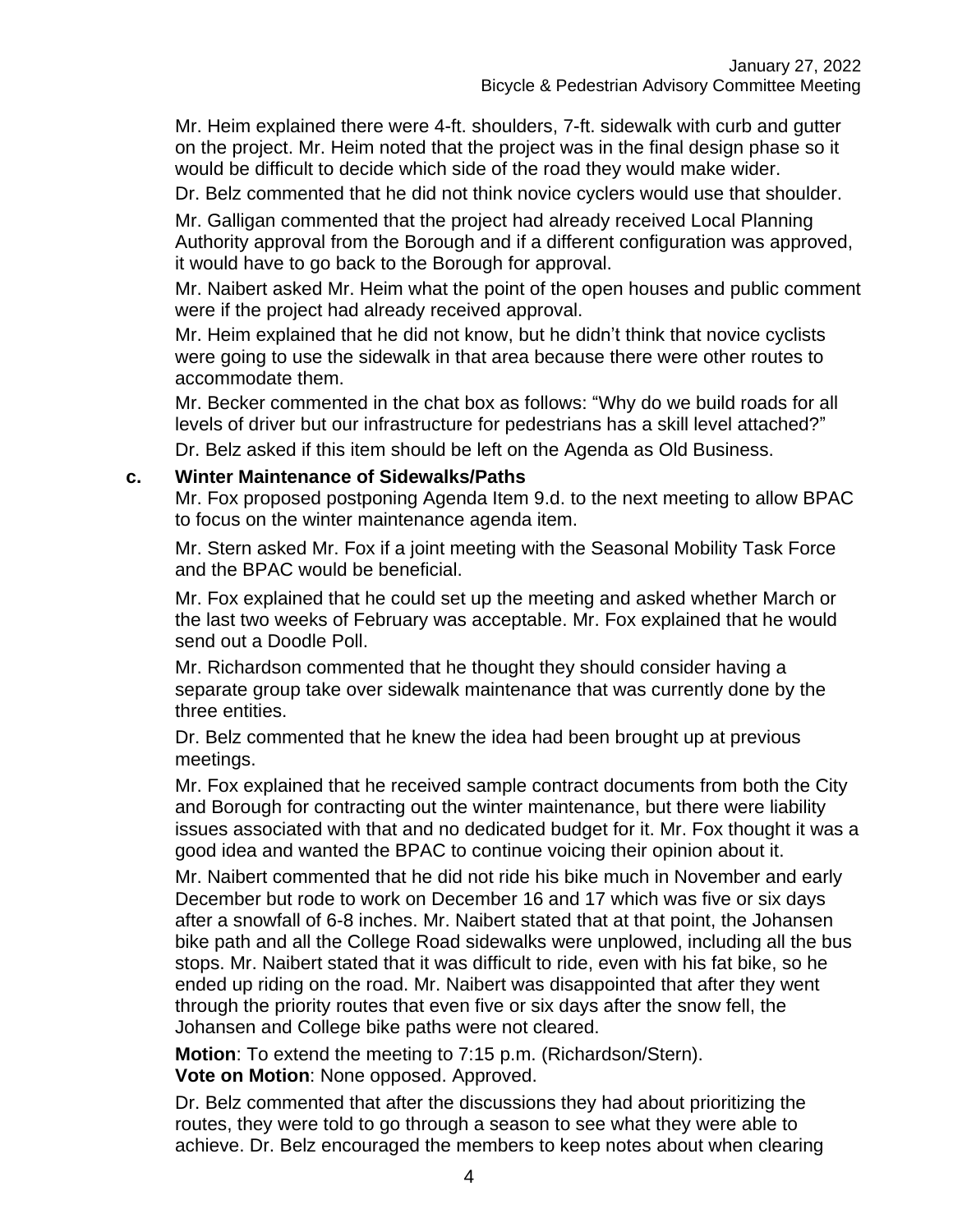occurred and how long it took after snowfall events to clear those paths. Dr. Belz added that it was worth revisiting when they were discussing prioritizing winter maintenance on the non-motorized routes. Dr. Belz commented that there was so much packed snow that it blurred the differentiation between the road lanes and the sidewalks.

Mr. Richardson stated that another approach to this issue was to point out that they spent money beautifying the City during the summer for visitors, and what could they do for bicyclists and pedestrians that lived here in the winter. Mr. Richardson commented that it needed to be a community response and that what they wanted was to be able to get around in the winter even if they were in a wheelchair or had to walk with a cane.

Mr. Stern stated that he kept a log every winter of the path conditions. Mr. Stern noted that College Road got ignored for a long period of time and it had been horrible to get to the crosswalk control Mr. Stern added that when you crossed Illinois, you had to get onto the berm to get to the pork chop. Mr. Stern explained that when you started walking down College Road, by the time you got to Aurora Drive, you ran out of sidewalk and had to be on the road. Mr. Stern explained that on University Avenue from Indiana to Wegner Street, there was a narrow right of way there where they had to put the snow right on the sidewalk and you had to walk on the roadway. Mr. Stern explained that the problem on College Road was between Aurora Drive and Old Pioneer Way where you had to walk in the roadway. Mr. Stern explained that most of the drivers gave him a fair amount of distance, but he was surprised that some drivers gave him no room at all. Mr. Stern stated that on Geist Road, because the road was completely covered with snow there was no center turn lane, so when you were trying to turn there was only a limited area to do so.

Mr. Zervos stated that this last snowfall event, in his opinion, was extreme. Mr. Zervos explained that he was not trying to say that it excused the lack of attention that was going on, but it was an extraordinary event. Mr. Zervos thought that they really had to take those kinds of extreme events into account.

Dr. Belz thought that part of the problem was that the plowing did not initiate until the snow stopped which was not the norm in other states which made it packed and harder to clear.

#### **d. Infrastructure Investment & Jobs Act (IIJA) Overview**

This agenda item was postponed to the February 24, 2022 meeting.

### **10.Other Issues**

Mr. Stern urged BPAC members to read a book called "Confessions of a Recovering Engineer" that had to do with transportation planning and was available at the library.

### **11.Committee Member Comments**

- Mr. Zervos requested the previous meeting minutes so he could review them.
- Mr. Stern offered to help Mr. Zervos with the meeting minutes.